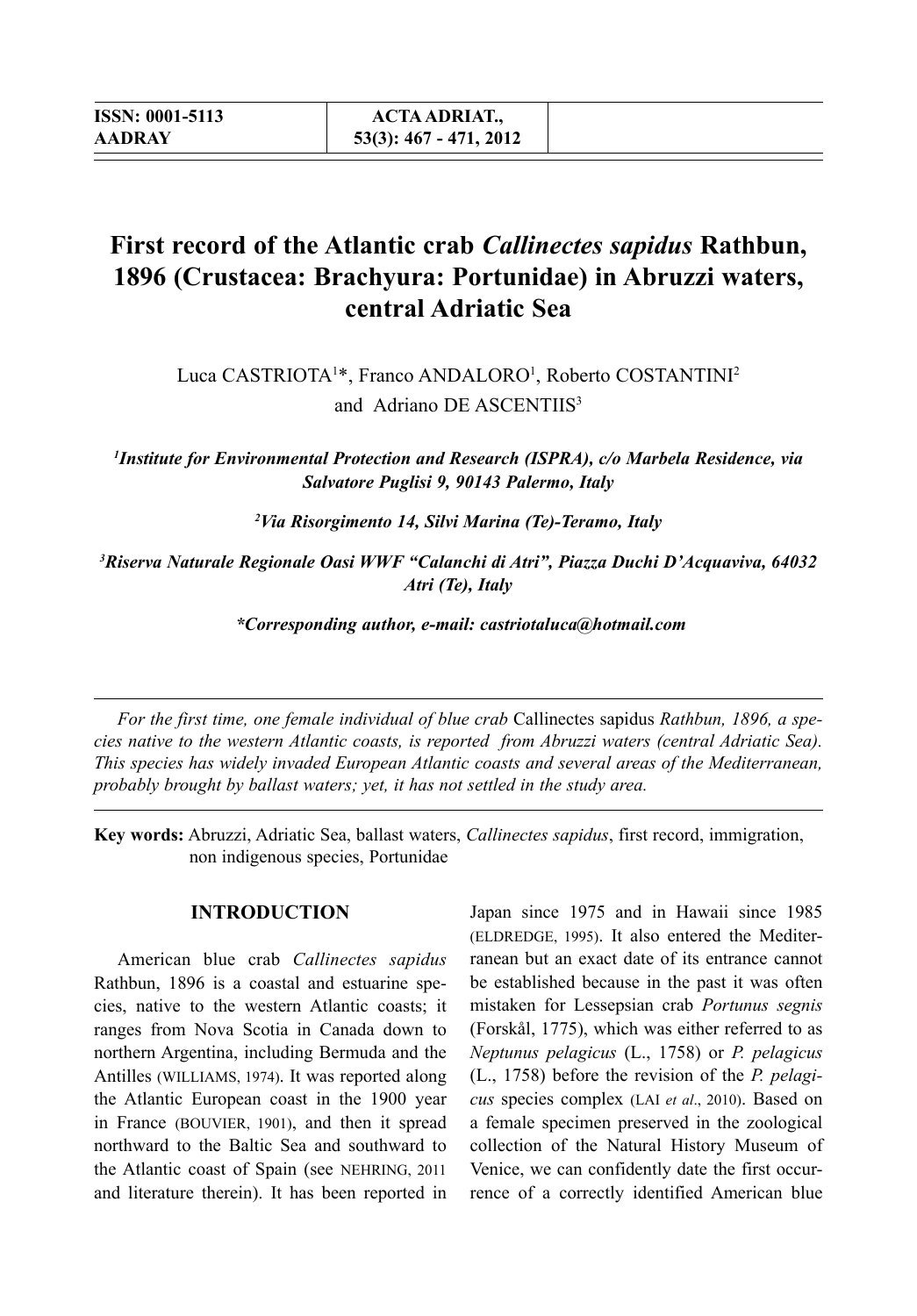

*Fig. 1. Female specimen of* Callinectes sapidus *Rathbun, 1896 collected at Silvi Marina, Abruzzi: a) dorsal view, b) ventral view*

crab in the Mediterranean to 4 October 1949 (Mizzan, 1993). This specimen was found near Marina di Grado (Italy), northern Adriatic Sea, and at the time of its finding it was labelled as *N. pelagicus*. *C. sapidus* was then reported in many parts of the Mediterranean and in the Black Sea, somewhere in large colonies (Nehring, 2011 and literature therein). In the Adriatic Sea, this species has been frequently recorded (see Dulčić *et al*., 2010 for a detailed map), although established populations are only known from southern Croatia (ONOFRI et al., 2008; DULČIĆ et *al.*, 2011), northern Albania (BEQIRAJ & KASHTA, 2010) and southern Italy (Florio *et al*., 2008).

Considering that *C. sapidus* is listed among the "worst invasive" species in the Mediterranean and impacts on both biodiversity and socioeconomics (STREFTARIS & ZENETOS, 2006), tracing its spreading may be useful to control and prevent potential adverse effects on local ecosystems.

This note refers to the first record of *C. sapidus* in Abruzzi waters, central Adriatic Sea.

### **MATERIAL AND METHODS**

On 12 May 2011, one specimen of *Callinectes sapidus* (Fig. 1) was caught at Silvi Marina (Abruzzi) by gillnet on a sandy, 10 m deep bottom, in correspondence of the Piomba River mouth  $(42^{\circ}32^{\prime}N, 14^{\circ}11^{\prime}E, Fig. 2)$ ; this area also features rocks at shallower depths and hosts the biocoenosis of fine well-sorted sands. Gillnet was drawn up at 5 a.m. Morphometric data of the specimen were collected with a calliper to the lowest millimetre.

The specimen was identified to species level on the base of the presence of two large and obtuse teeth on the frontal margin which differentiate *C. sapidus* from either *C. danae* Smith, 1869 or *P. segnis*, two other exotic crabs reported in the Mediterranean (WILLIAMS, 1974; Mizzan, 1993; Lai *et al*., 2010). *P. segnis* also bears a prominent spine on the internal margin of the cheliped carpus (Lai *et al.*, 2010), which lacks in the two species of the *Callinectes* genus.



*Fig. 2. Map of Abruzzi (central Adriatic) showing the site (full circle) where* Callinectes sapidus *Rathbun, 1896 has been collected, with indication of the nearest localities where the species has been previously recorded*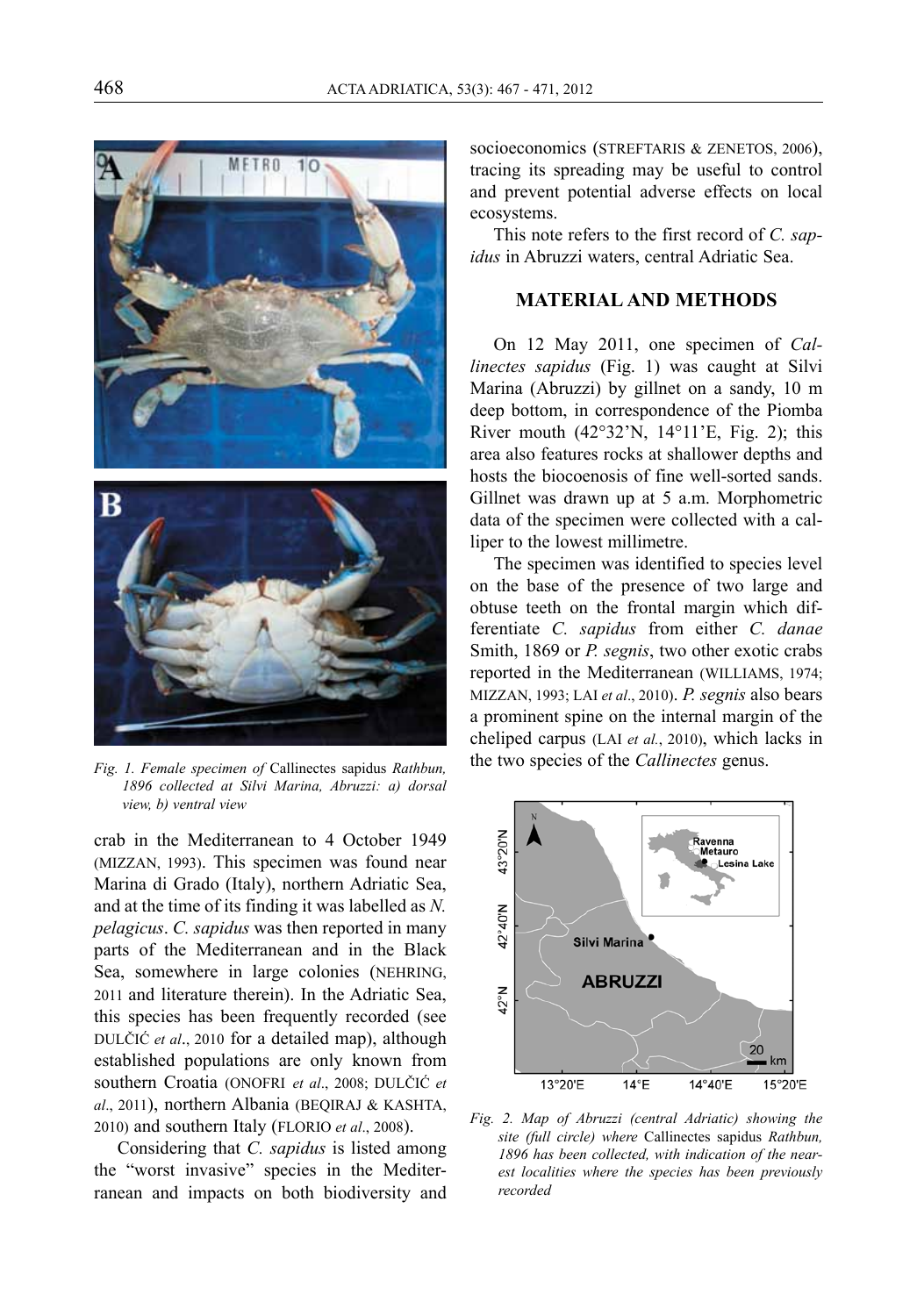### **RESULTS**

The specimen of *Callinectes sapidus*, currently preserved by one of the authors (R. Costantini), is a female of 59 mm carapace length and 133 mm carapace width (including the  $9<sup>th</sup>$  lateral spines) (i.e. width is 2.25 times its length).

At the time of its catch, the dorsal carapace surface was brownish-green, with white spots scattered mostly in its anterior portion; the ventral surface was whitish; it had blue walking legs and bright orange cheliped fingers, which are typical for mature female individuals (Williams, 1965, 1974).

#### **DISCUSSION**

*Callinectes sapidus* is one of the most important targets of commercial and recreational fishery in its native area (JORDAN, 1998). The way *C. sapidus* entered the Mediterranean is still unknown. It has often been reported close to harbours and shipping routes, or in spots far off one from the other. This leads to hypothesize that most probably it was brought in with ballast waters (WILLIAMS, 1974), possibly at different intervals followed by rapid colonization and dispersal (Nehring, 2011). On the other hand, adult specimens are excellent swimmers and migrate from seawater to rivers, and vice versa, at different stages of their life cycle. Therefore, it might well be that they naturally spread, moving away from the site of introduction toward other locations, covering long distances of several hundred kilometres. More in particular, after mating in estuarine brackish waters females migrate to higher salinity coastal waters to lay eggs (van

Engel, 1958) and then tend to remain there, or rather move to close-by seawaters while males prefer to remain in low salinity areas (WILLIAMS, 1965).

Our specimen was found at 130 km approx. (calculated along a coastal route) north of the nearest southern record site - i.e. Lesina Lake (Florio *et al*., 2008), where the species seems to have settled (see Fig. 2) - and 180 km south of the nearest northern record site, where the species has been occasionally reported - i.e. 1 mile off the Metauro River mouth (Froglia, 1972). One male individual of blue crab was recently reported in the northern Adriatic Sea offshore the Ravenna coasts (SCARAVELLI  $\&$ MORDENTI, 2007), at approximately 280 km from our record site. *C. sapidus* might have arrived in the Abruzzi coastal waters via shipping transport as a larva, although the hypothesis of natural migration cannot be excluded.

### **CONCLUSIONS**

The "vigorous and pugnacious nature" of this species, its high fecundity, tolerance of extreme environments (it is euryhaline and eurythermal) and swimming ability (Williams, 1965, 1974), all of these characteristics make it a successful invader. Yet we cannot assert that blue crab has settled in our study area because of the rare occurrence reports as well as time and space dispersion of individuals.

#### **Acknowledgements**

The Authors are grateful to Mr. Fabrizio D'ALBERTO who caught and preserved the specimen.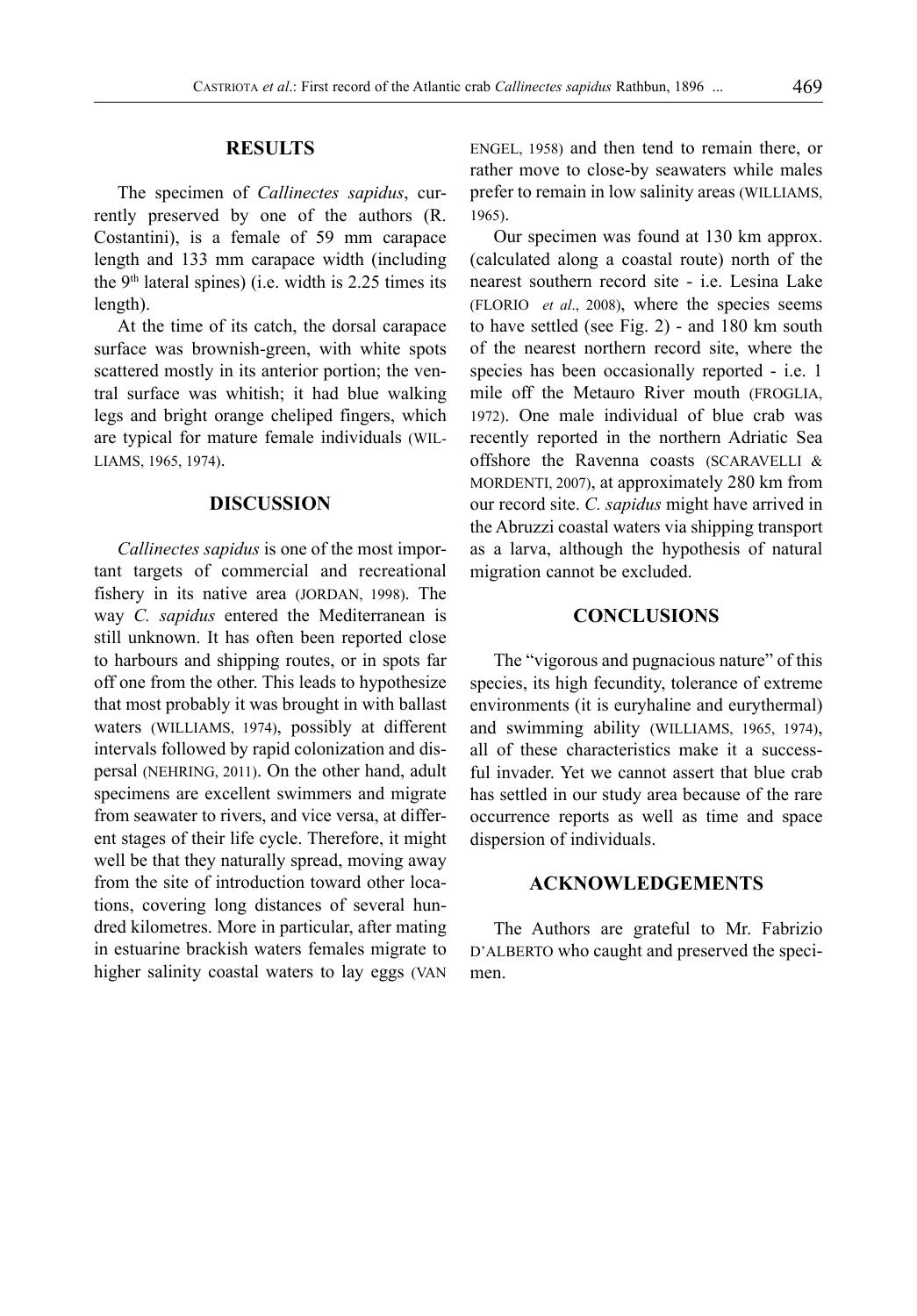## **REFERENCES**

- Beqiraj, S. & L. Kashta. 2010. The establishment of blue crab *Callinectes sapidus* Rathbun, 1896 in the Lagoon of Patok, Albania (south-east Adriatic Sea). Aquat. Invas., 5(2): 219−221.
- Bouvier, E. 1901. Sur un *Callinectes sapidus* M. Rathbun trouvé à Rochefort (On *Callinectes sapidus* M. Rathbun found in Rochefort). Bull. Mus. Hist. Natl. Paris, 7: 16.
- Dulčić, J., B. Dragičević & L. Lipej. 2010. New record of the blue crab, *Callinectes sapidus* Rathbun, 1896, (Decapoda: Brachyura) in the Adriatic Sea. Annales, Ser. hist. nat., 20: 23-28.
- Dulčić, J., P. Tutman, S. MatiĆ-Skoko & B. Glamuzina. 2011. Six years from first record to population establishment: the case of the blue crab, *Callinectes sapidus* Rathbun, 1896 (Brachyura, Portunidae) in the Neretva River delta (south-eastern Adriatic Sea, Croatia). Crustaceana, 84(10): 1211-1220.
- ELDREDGE, L.G. 1995. First record of the blue crab *Callinectes sapidus* in Hawaii (Decapoda: Brachyura). Bishop Mus. Occ. Pap., 42: 55−58.
- Florio, M., P. Breber, T. Scirocco, A. Specchiulli, L. Cilenti & L. Lumare. 2008. Exotic species in Lesina and Varano lakes: Gargano National Park (Italy). Transit. Waters Bull., 2, 69−79.
- Froglia, C. 1972. Segnalazione di alcuni crostacei nuovi o rari per l'Adriatico (Record of new or rare crustaceans in the Adriatic Sea). Quad. Lab. Tecnol. Pesca, 1(3): 43−52.
- JORDAN, S.J. 1998. The blue crab fisheries of North America: research, conservation, and management. J. Shellfish Res*.,* 17: 367−587.
- LAI, J.C.Y., P.K.L. NG & P.J.F. DAVIE. 2010. A revision of the *Portunus pelagicus* (Linnaeus, 1758) species complex (Crustacea: Brachyura: Por-

tunidae), with the recognition of four species. Raff. Bull. Zool., 58(2): 199−237.

- Mizzan, L. 1993. Presence of swimming crabs of the genus *Callinectes* (Stimpson) (Decapoda, Portunidae) in the Venice Lagoon (North Adriatic Sea - Italy): first record of *Callinectes danae* Smith in European waters. Boll. Mus. Civ. Stor. Nat. Venezia, 42: 31−43.
- Nehring, S. 2011. Invasion history and success of the American blue crab *Callinectes sapidus* in European and adjacent waters. In: B.S. Galil, P.F. Clark and J.T. Carlton (Editors). In the wrong place – alien marine crustaceans: distribution, biology and impacts*.* Invading Nature - Springer Series in Invasion Ecology, 6:607−624.
- Onofri, V., J. Dulčić, A. Conides, S. Matić-Skoko & B. Glamuzina. 2008. The occurrence of the blue crab, *Callinectes sapidus* Rathbun, 1896 (Decapoda, Brachyura, Portunidae) in the eastern Adriatic (Croatian coast). Crustaceana, 81(4): 403−409.
- Scaravelli, D. & O. Mordenti. 2007. Segnalazioni faunistiche n. 83-87 (Faunistic records n. 83-87). Quad. Studi Nat. Romagna, 24: 155−156.
- STREFTARIS, N. & A. ZENETOS. 2006. Alien marine species in the Mediterranean - the 100 "Worst Invasives" and their impact. Medit. Mar. Sci.,  $7.87 - 118$
- VAN ENGEL, W.A. 1958. The blue crab and its fishery in the Chesapeake Bay. Part I - Reproduction, early development, growth, and migration. Commer. Fish. Rev., 20: 6−17.
- Williams, A.B. 1965. Marine decapod crustaceans of the Carolinas. Fish. Bull., 65: 1−298.
- Williams, A.B. 1974. The swimming crabs of the genus *Callinectes* (Decapoda: Portunidae). Fish. Bull., 72: 685−798.

Received: 21 July 2011 Accepted: 16 July 2012